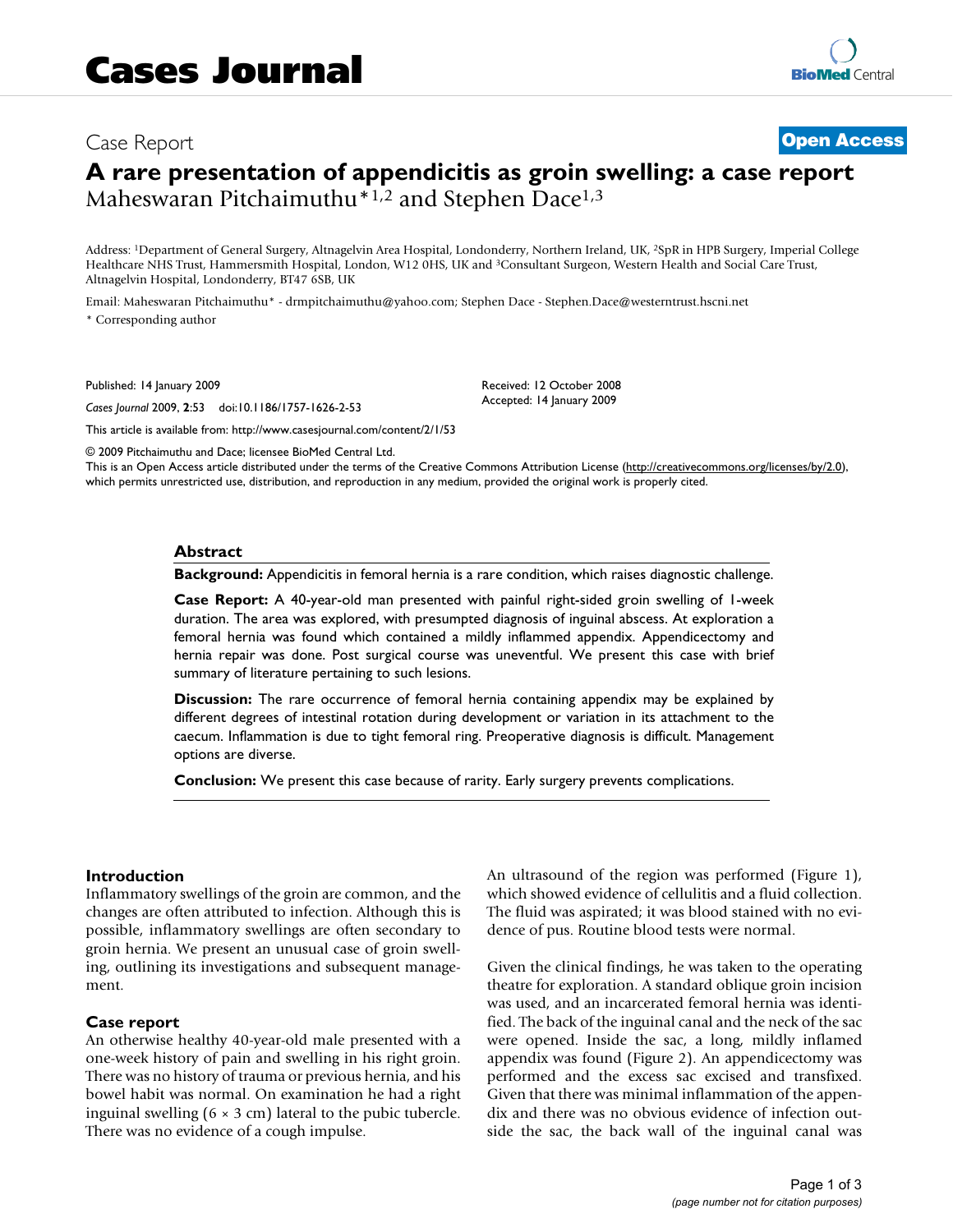

**Figure 1 USS right groin showing fluid collection**.

repaired using the Lichtenstein tension-free mesh method, using  $15 \times 7$  cm Vypro Mesh and 2-0 prolene. The patient had an uneventful recovery.

# **Discussion**

The main pathologic conditions manifesting as masses in the groin fall into five major groups: congenital abnormalities, non-congenital hernias, vascular conditions, infectious or inflammatory processes, and neoplasms [1,2]. The hernial sac may contain preperitoneal fat, omentum, colon, or small bowel but reports of femoral hernia containing the vermiform appendix are rare, reported to occur in 0.8% of femoral hernia [3]. Rence Jacques Croissant de Garengeot, an 18th century Paris Sur-



Figure 2 **Intra operative picture showing appendix in femoral hernia sac**.

geon, was the first to describe appendix in femoral hernia [4]. Appendix in left femoral hernia [5], carcinoid tumour of appendix [6] and stomach [7] as femoral hernia contents have also been reported in the past. Factors contributing to this condition include degrees of intestinal malrotation or the presence of an abnormally large caecum which extends into the pelvis [3].

It is very difficult to diagnose the presence of an appendix within a femoral hernial sac, and to date, only one case has been diagnosed prior to surgery. This was identified at CT scan  $[8]$ .

Tight femoral ring leads to strangulation and appendicitis. Appendicitis in a femoral hernia does not usually lead to abdominal peritonitis, due to narrow hernia sac neck which prevents inflammation of the parietal peritoneum. Clinical signs include local groin swelling, inflammation and spreading cellulitis, but often the patient feels generally well with no systemic features of sepsis, as in this case  $|3|$ .

If left untreated, the inflammation may resolve or lead to complications including abscess [9], necrotizing fasciitis [10], necrosis of hernial contents [11] and development of bowel obstruction [12] and even death.

Due to the rarity of such cases treatment options remain diverse. Each case should be judged separately, and treatment based on the principles of removing the source of sepsis (either operatively or by aspiration) should be employed [13,14].

# **Conclusion**

We present a case of acute appendicitis complicating an incarcerated femoral hernia. As is often the case, the diagnosis was made at surgery. By following the principles of removing the source of sepsis and repairing the hernial defect, the patient made a safe recovery from a potentially serious condition.

We present this case because of appendix in femoral hernia that too in a young male patient is very rare. Early surgical treatment prevents potential complications.

# **Consent**

A written informed consent was obtained from the patient for publication of this case report and accompanying images. A copy of the written consent is available for review by the Editor in Chief of this journal.

# **Competing interests**

The authors declare that they have no competing interests.